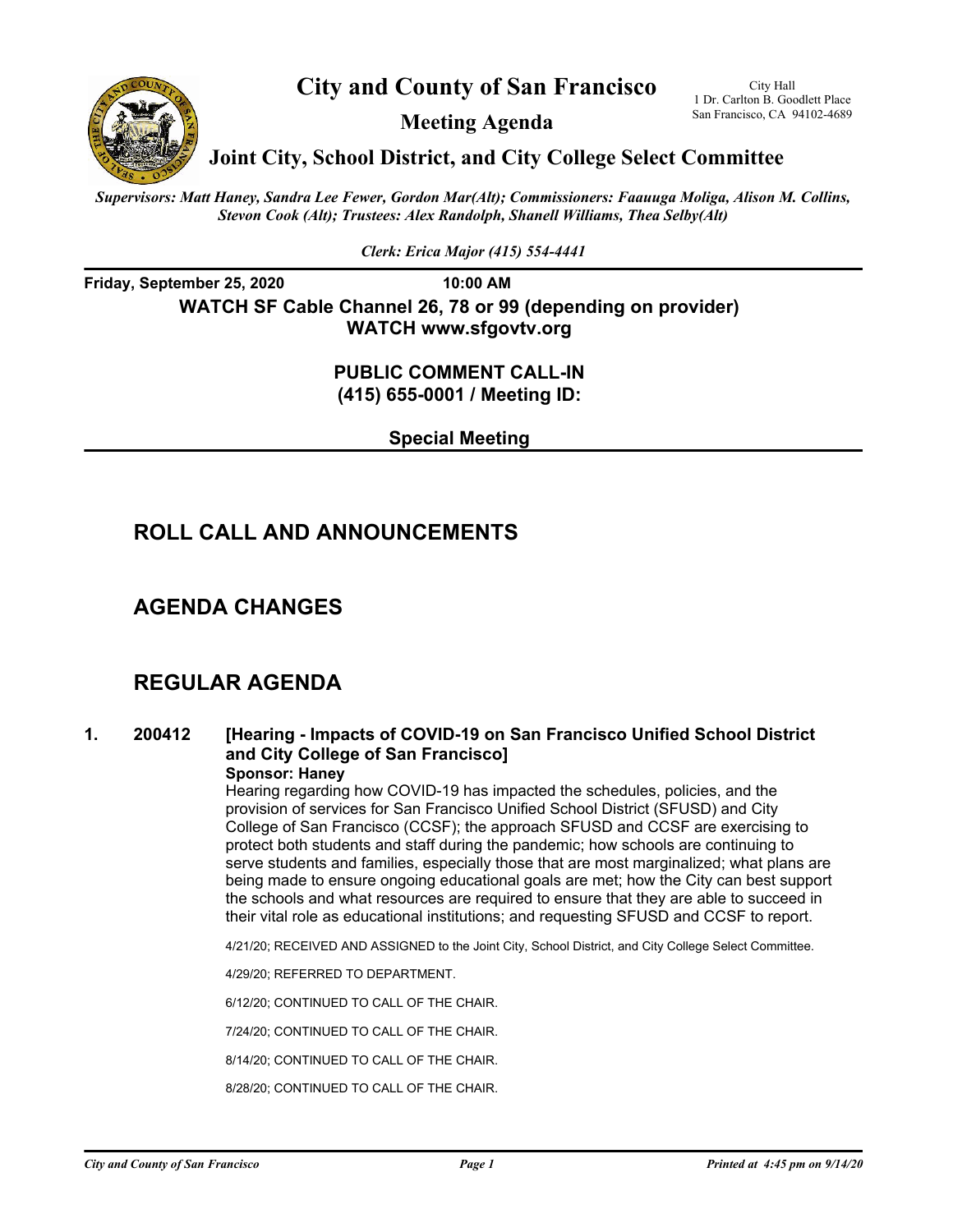### **2. 191156 [Hearing - Mental Health Resources for Children and Youth] Sponsors: Yee; Mandelman, Haney, Walton and Fewer**

Hearing on the current services, programs, and accessibility of mental health care for children and youth; and requesting the Department of Children, Youth and Their Families, San Francisco Unified School District, Department of Public Health, Human Services Agency, and City College of San Francisco to report.

11/12/19; RECEIVED AND ASSIGNED to the Joint City, School District, and City College Select Committee.

11/20/19; REFERRED TO DEPARTMENT.

3/9/20; REFERRED TO DEPARTMENT.

9/1/20; SUBSTITUTED AND ASSIGNED to the Joint City, School District, and City College Select Committee.

9/12/20; REFERRED TO DEPARTMENT.

## **ADJOURNMENT**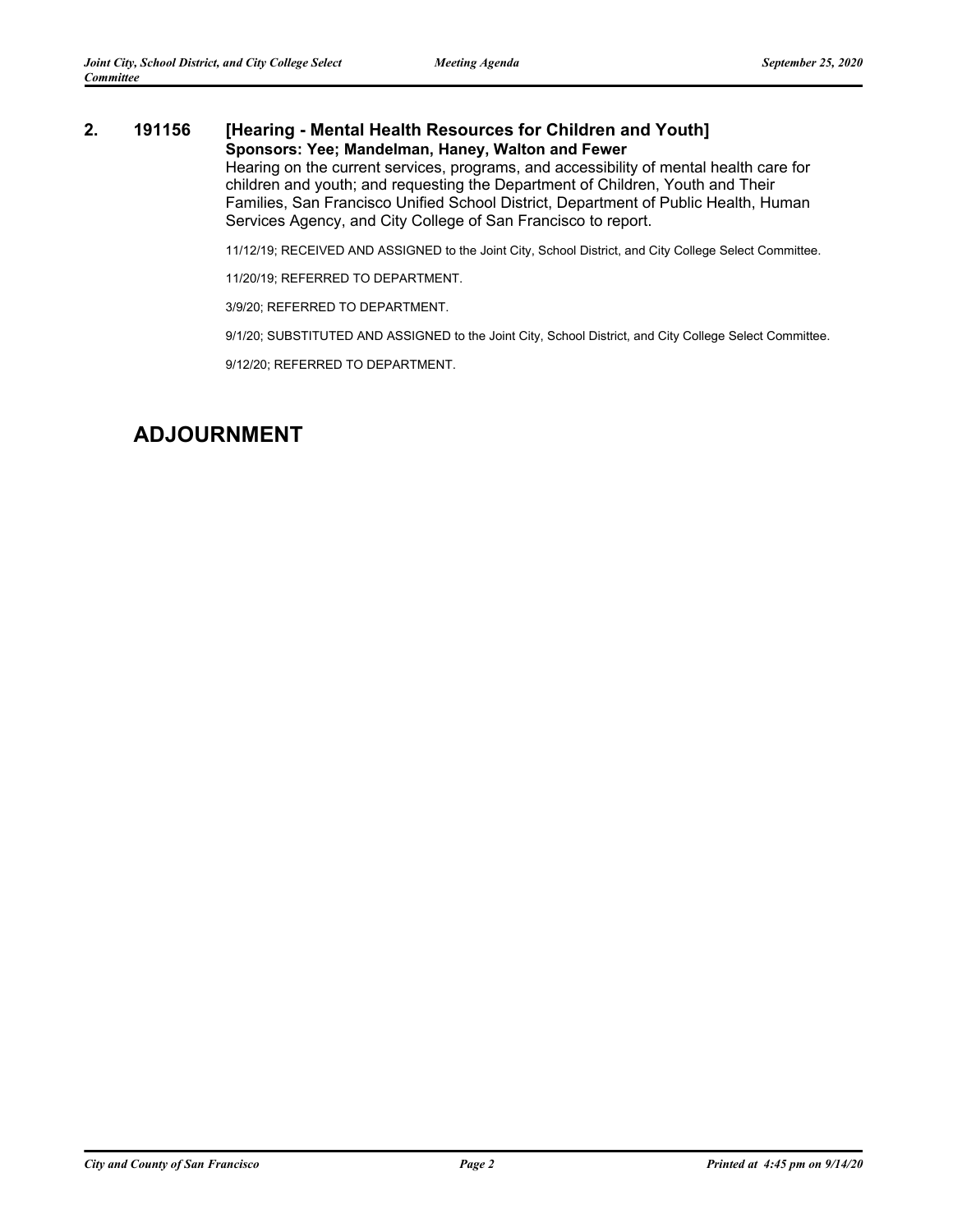#### **Agenda Item Information**

Each item on the Consent or Regular agenda may include the following documents:

- 1) Legislation
- 2) Budget and Legislative Analyst report
- 3) Department or Agency cover letter and/or report
- 4) Public correspondence

These items will be available for review at City Hall, 1 Dr. Carlton B. Goodlett Place, Room 244, Reception Desk.

#### **Meeting Procedures**

The Board of Supervisors is the legislative body of the City and County of San Francisco. The Board has several standing committees where ordinances and resolutions are the subject of hearings at which members of the public are urged to testify. The full Board does not hold a second public hearing on measures which have been heard in committee.

Board procedures do not permit: 1) persons in the audience to vocally express support or opposition to statements by Supervisors or by other persons testifying; 2) ringing and use of cell phones, pagers, and similar sound-producing electronic devices; 3) bringing in or displaying signs in the meeting room; and 4) standing in the meeting room.

Each member of the public will be allotted the same maximum number of minutes to speak as set by the President or Chair at the beginning of each item or public comment, excluding City representatives, except that public speakers using interpretation assistance will be allowed to testify for twice the amount of the public testimony time limit. If simultaneous interpretation services are used, speakers will be governed by the public testimony time limit applied to speakers not requesting interpretation assistance. Members of the public who want a document displayed should provide in advance of the meeting to the Clerk of the Board (bos.legislation@sfgov.org), clearly state such during testimony, and subsequently request the document be removed when they want the screen to return to live coverage of the meeting.

IMPORTANT INFORMATION: The public is encouraged to testify at Committee meetings. Persons unable to attend the meeting may submit to the City, by the time the proceedings begin, written comments regarding the agenda items. These comments will be made a part of the official public record and shall be brought to the attention of the Board of Supervisors. Written communications expected to be made a part of the official file should be submitted to the Clerk of the Board or Clerk of a Committee: 1 Dr. Carlton B. Goodlett Place, Room 244, San Francisco, CA 94102. Communications which are not received prior to the hearing may be delivered to the Clerk of the Board or Clerk of the Committee at the hearing and you are encouraged to bring enough copies for distribution to all of its members.

COPYRIGHT: All system content that is broadcasted live during public proceedings is secured by High-bandwidth Digital Content Protection (HDCP), which prevents copyrighted or encrypted content from being displayed or transmitted through unauthorized devices. Members of the public who wish to utilize chamber digital, audio and visual technology may not display copyrighted or encrypted content during public proceedings.

AGENDA PACKET: Available on the internet at http://www.sfbos.org/meetings. Meetings are cablecast on SFGovTV, the Government Channel 26. For DVD copies and scheduling call (415) 554-4188.

LANGUAGE INTERPRETERS: Language services are available in Spanish, Chinese and Filipino at all regular and special Board and Committee meetings if made at least 48 hours in advance of the meeting to help ensure availability. For more information or to request services: Contact Wilson Ng or Arthur Khoo at (415) 554-5184.

所有常規及特別市參事委員會會議(Board meetings)除委員會會議(Committee meetings)將予以提供西班牙 文,菲律賓文,及中文的語言服務,但須在會議前最少48小時作出請求,旨在確保服務屆時可予以提供。更多資訊或 請求有關服務, 請致電 (415) 554-7719聯絡Linda Wong.

 AVISO EN ESPAÑOL: Los servicios de idiomas están disponibles en español, chino, y filipino en todas las reuniones regulares y reuniones especiales de la Junta, de los Comités, si se solicita por lo menos 48 horas antes de la reunión para ayudar a garantizar su disponibilidad. Para más información o solicitar servicios, por favor contactar a (415) 554-5184.

PAUNAWA: Mayroong serbisyong pang-wika sa Espanyol, Tsino at Pilipino para sa lahat ng mga regular at espesyal na pagpupulong ng Board, at Komite ng Board. Sa kasalukuyan, mayroong serbisyo sa wikang Pilipino na maaaring hilingin, 48 oras (o mas maaga) bago ng pagpupulong upang matiyak na matutugunan ang inyong kahilingan. Para sa karagdagang impormasyon o para humiling ng serbisyo pang-wika, tawagan lamang ang (415) 554-5184.